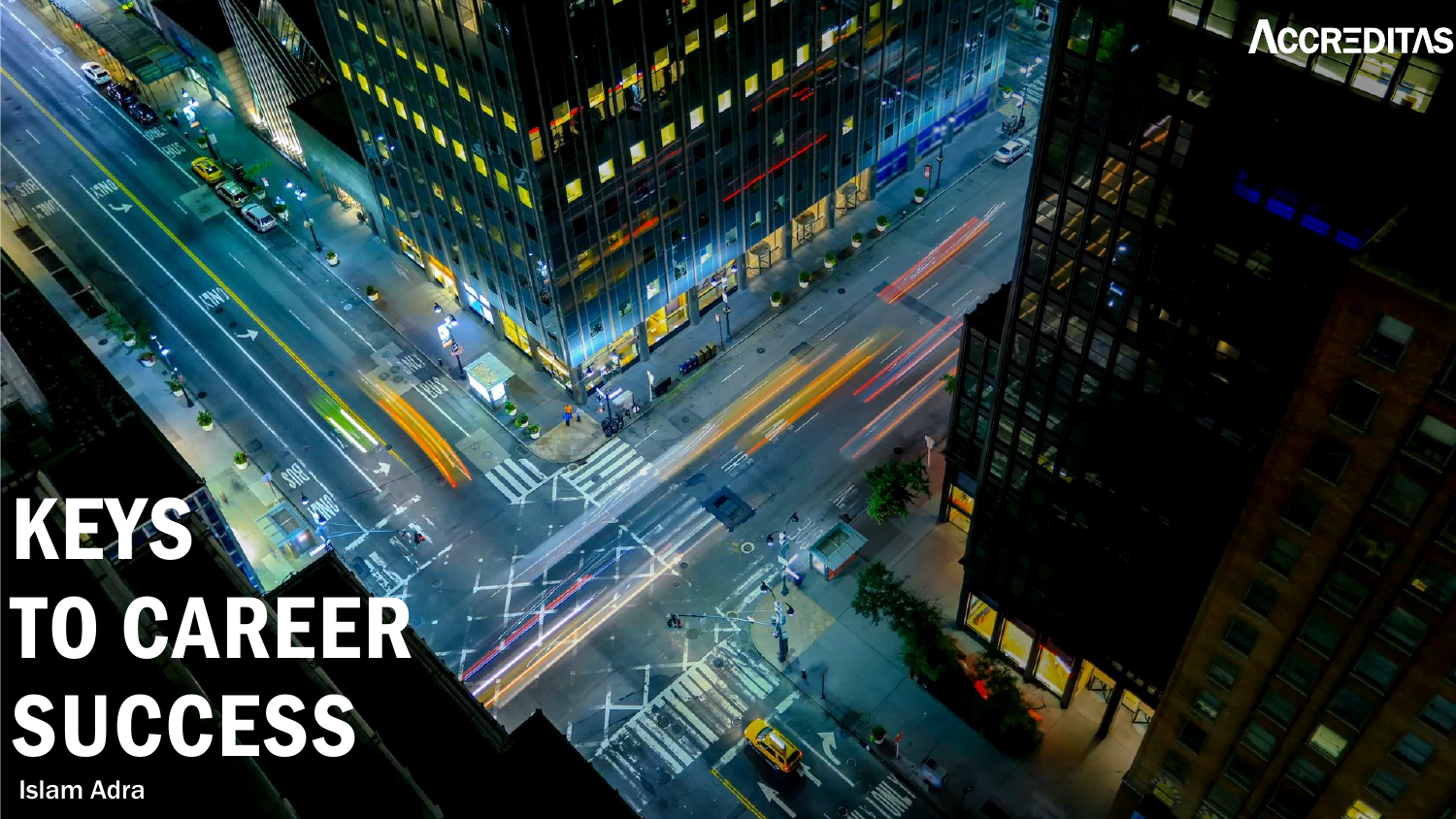#### ΛCCRΞDITΛS

#### AGENDA

#### ✓ Intro

- ✓ Inspiration
- $\checkmark$  Lesson 1 Be your best
- $\checkmark$  Lesson 2 Keep developing
- $\checkmark$  Lesson 3 Find a mentor
- $\checkmark$  Lesson 4 Network!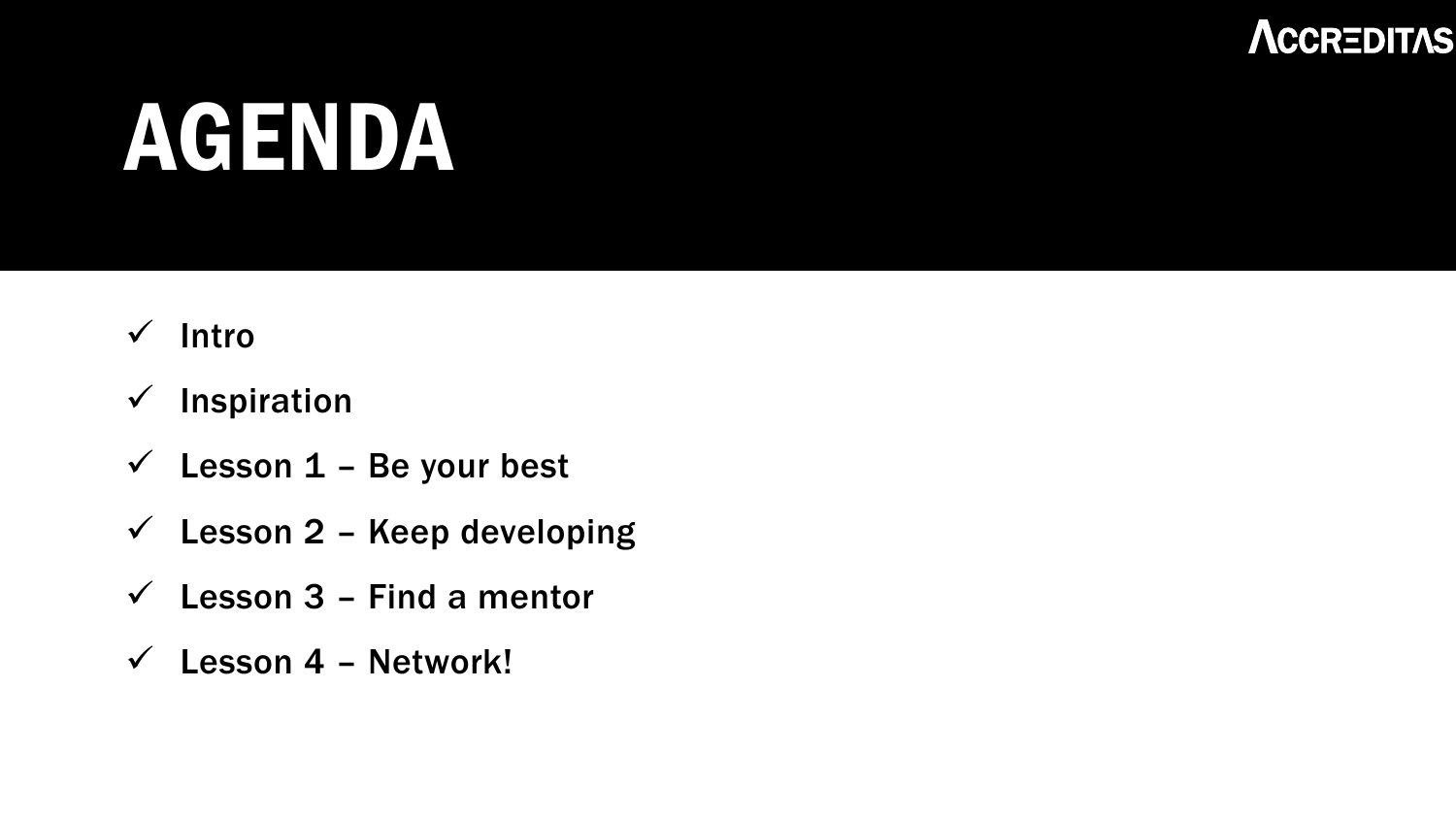#### ΛCCRΞDITΛS

# INTRO

- $\checkmark$  >13 years experience in high-risk industries
- $\checkmark$  Senior leader in Fortune 500 & FTSE 100 companies
- $\checkmark$  2019/20 IOSH UAE Chair
- $\checkmark$  HSE advocate & edutainer
- $\checkmark$  Regular speaking & judging engagements
- $\checkmark$  PhD student

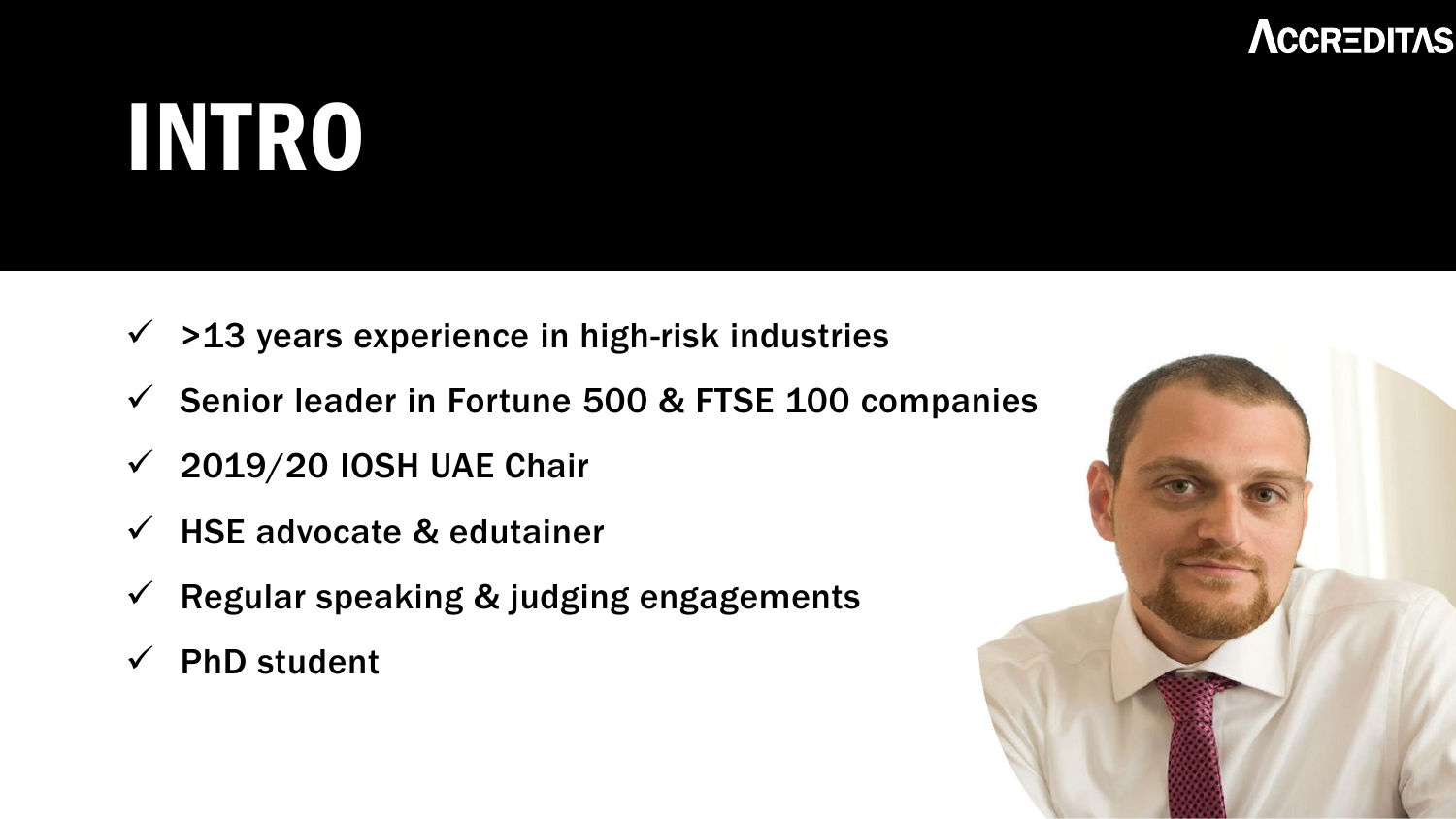

## INSPIRATION

- (1)"Hi Sir. Hope you are doing well. Do you have any vacancy for HSE Officer?"
- (2)"Dear Sir, I'm amazed with your network and I was hoping you had any vacancy for the position of HSE officer or know of someone/company that is currently hiring for this role in UAE which you can refer me to. I am open to new opportunities and any help would be much appreciated. Thanks and best wishes."
- (3)"Dear Sir, If you don't mind, I like to ask your help, if there is any job vacancy for experienced QHSE Engineer in your company."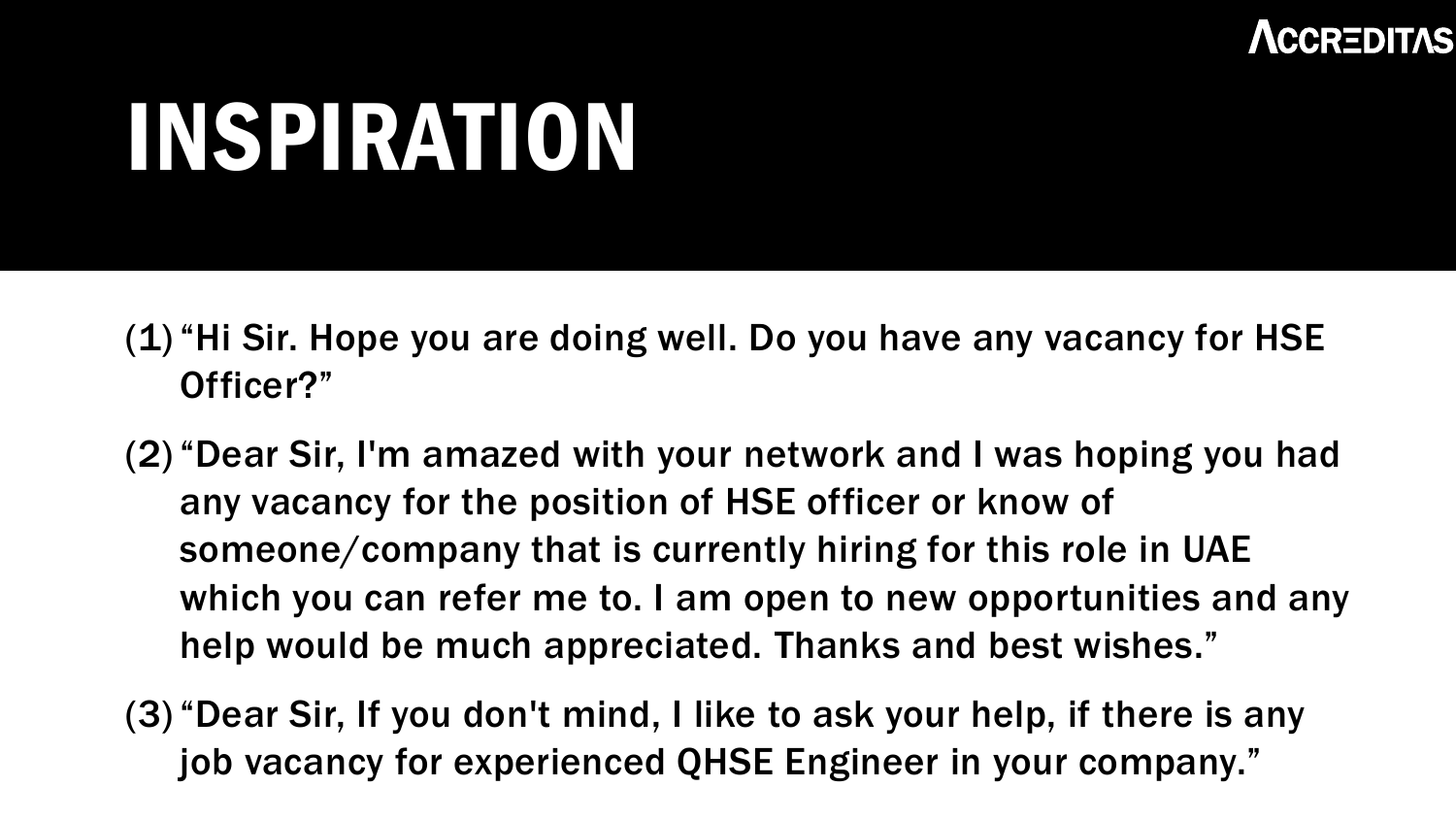

# LESSON 1 – BE YOUR BEST

- $\checkmark$  Love what you do
- $\checkmark$  Be amazing at what you do
- $\checkmark$  "Be" with integrity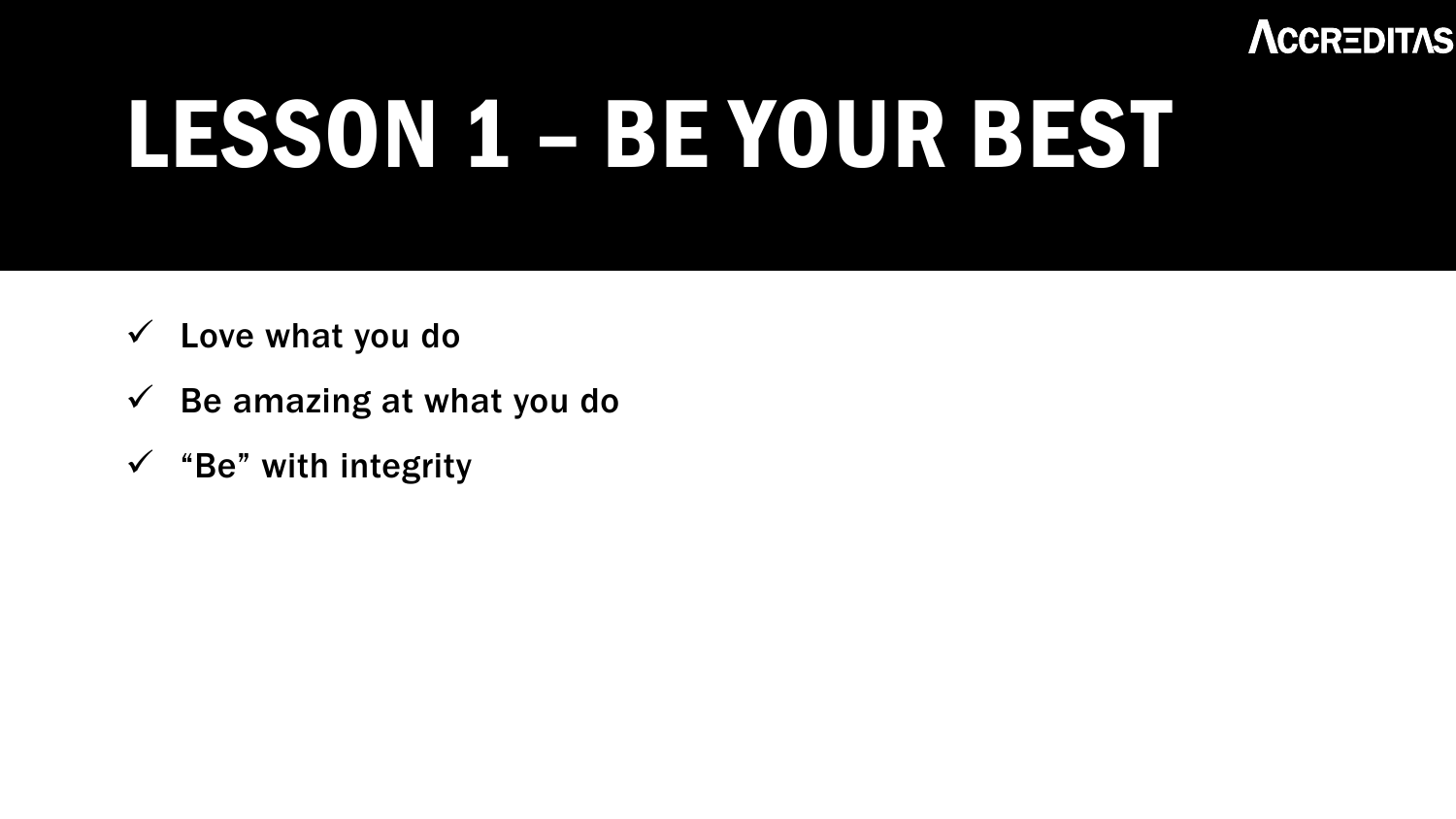ΛCCRΞDITΛS

# LESSON 2 – KEEP DEVELOPING

- $\checkmark$  Have a growth mindset
- $\checkmark$  Have a development plan
- $\checkmark$  To make money you need to invest money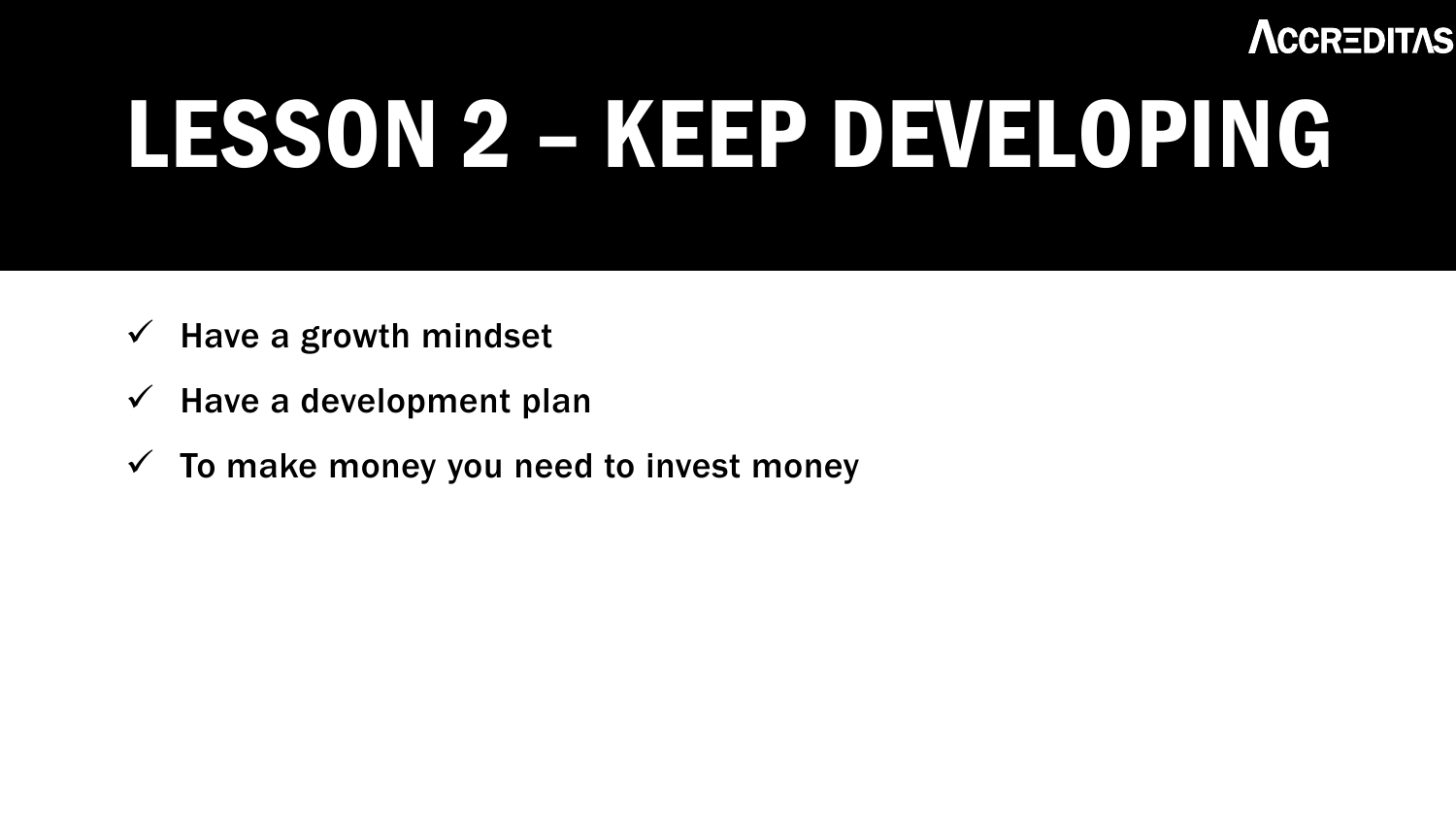

## LESSON 3 – FIND A MENTOR

- Don't reinvent the wheel  $\checkmark$
- Pay it back  $\checkmark$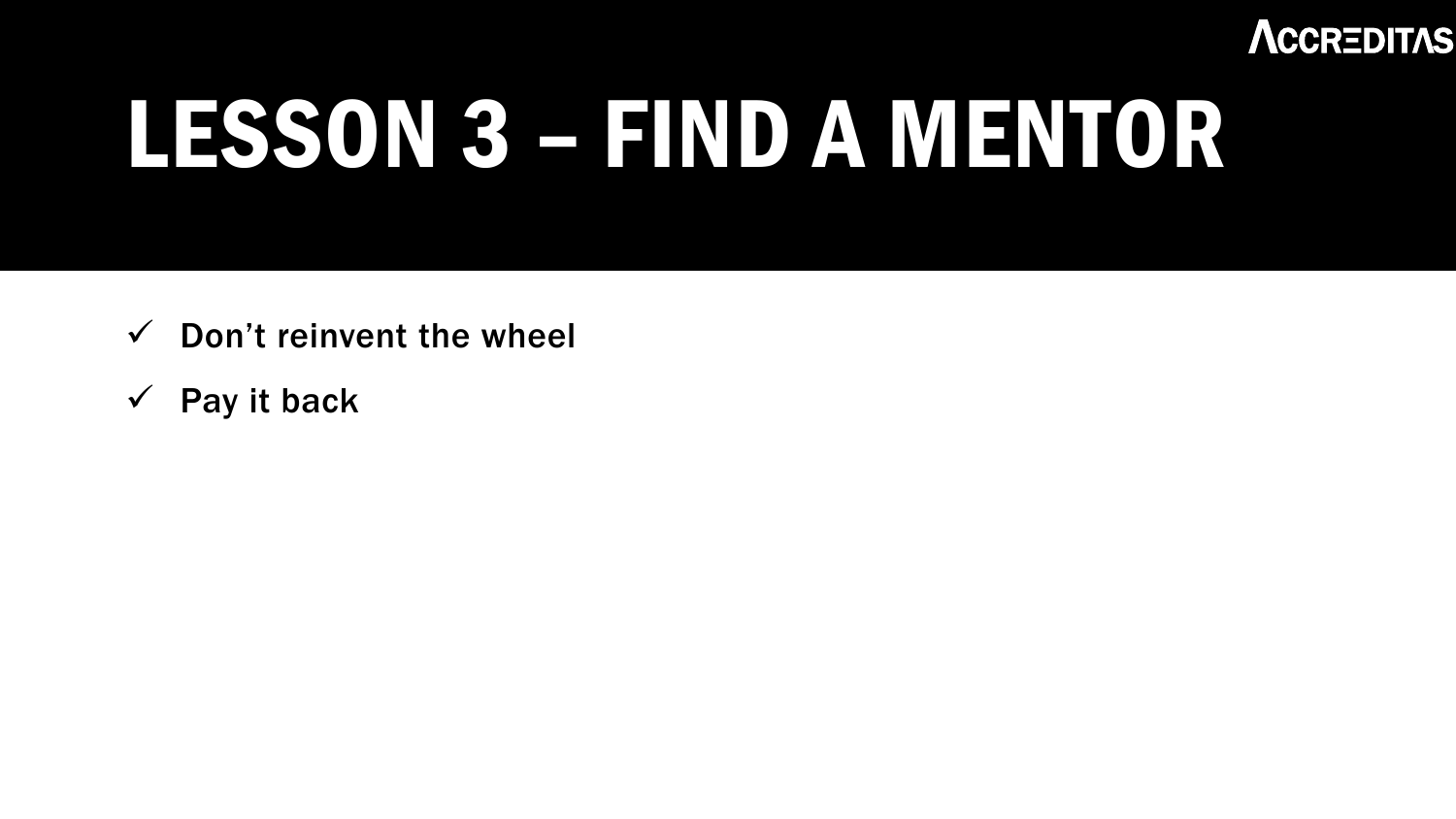

#### LESSON 4 – NETWORK!

√ It's not what you know, it's who you know